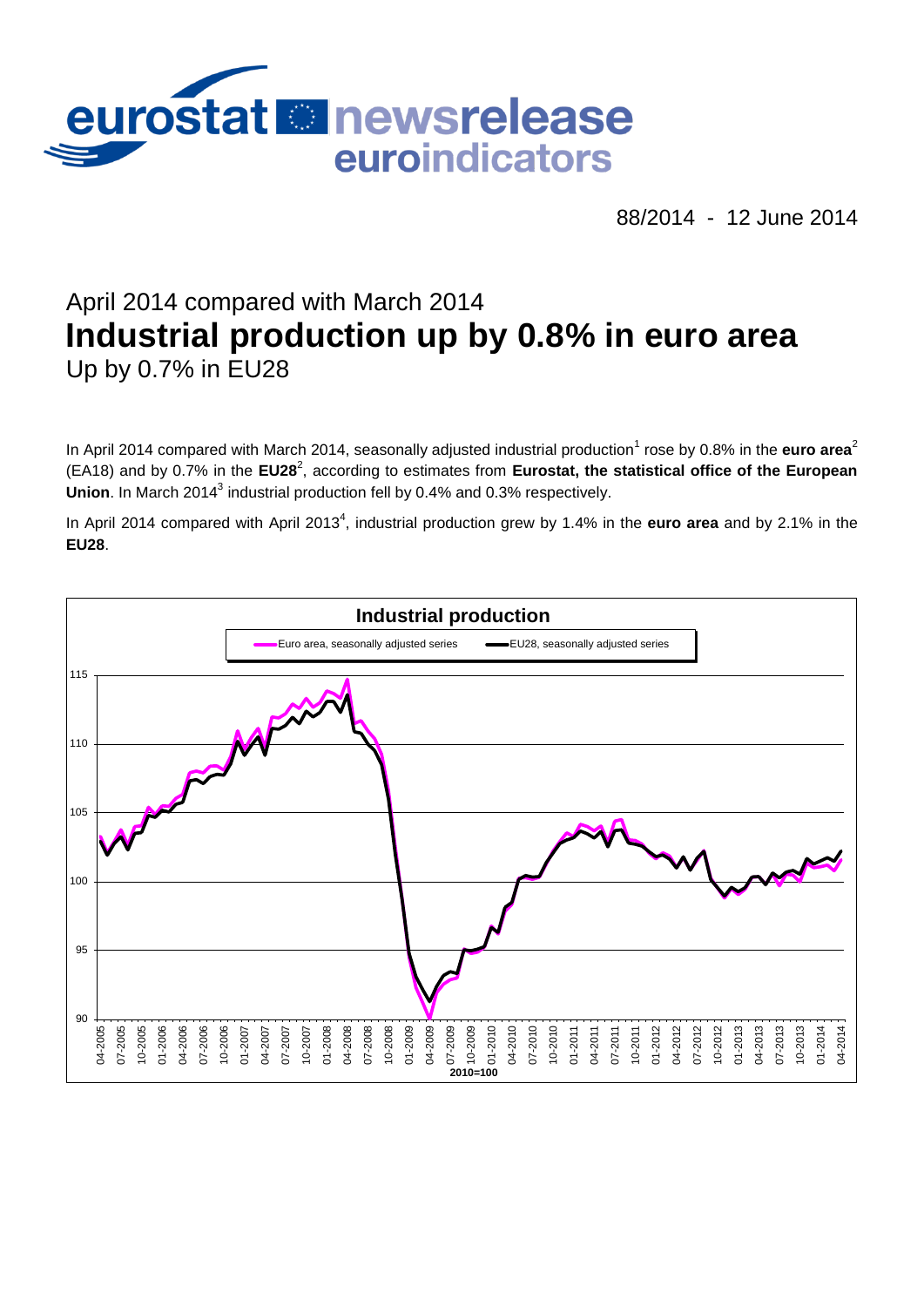## **Monthly comparison by main industrial grouping and by Member State**

The increase of 0.8% in industrial production in the **euro area** in April 2014, compared with March 2014, is due to production of energy rising by 2.5%, non-durable consumer goods by 2.1% and intermediate goods by 0.6%, while durable consumer goods and capital goods remained almost stable.

In the **EU28**, the increase of 0.7% is due to production of energy rising by 1.8%, non-durable consumer goods by 1.4%, durable consumer goods by 0.7%, intermediate goods by 0.6% and capital goods by 0.4%.

The highest increases in industrial production were registered in **Portugal** (+6.7%), **Lithuania** (+4.9%), the **Netherlands** (+3.5%) and **Hungary** (+2.5%), and the only decreases in **Malta** (-6.0%), **Croatia** (-2.9%), **Denmark** (-0.9%), **Romania** and **Finland** (both -0.3%).

#### **Annual comparison by main industrial grouping and by Member State**

The increase of 1.4% in industrial production in the **euro area** in April 2014, compared with April 2013, is due to production of non-durable consumer goods rising by 5.0%, intermediate goods by 3.4%, durable consumer goods by 1.0% and capital goods by 0.3%, while energy fell by 6.7%.

In the **EU28**, the increase of 2.1% is due to production of intermediate goods rising by 4.3%, non-durable consumer goods by 4.2%, durable consumer goods by 2.0% and capital goods by 1.8%, while energy fell by 6.0%.

The highest increases in industrial production were registered in **Ireland** (+15.0%), **Hungary** (+10.1%), the **Czech Republic** (+9.2%) and **Portugal** (+5.8%), and the largest decreases in **Malta** (-11.4%), the **Netherlands** (-3.4%) and **Greece** (-2.4%).

1. The index of industrial production measures the evolution of the volume of production for industry excluding construction, based on data adjusted for working day and seasonal effects. Seasonally adjusted euro area and EU series are calculated by aggregating the seasonally adjusted national data. Eurostat carries out the seasonal adjustment of the data for those countries that do not adjust their data for seasonal effects. Missing observations from Member States for recent months are estimated for the calculation of the euro area and the EU. The weights of the Member States in the EU and euro area aggregates can be found at: <https://circabc.europa.eu/w/browse/5e6d1e48-056c-4c6a-8278-3ab138bcf575> See file: EU-28\_EA-18\_NEWS\_RELEASE\_WEIGHTINGS\_2010 More detailed data can be found in the short-term statistics database on the Eurostat website: [http://epp.eurostat.ec.europa.eu/portal/page/portal/short\\_term\\_business\\_statistics/data/database](http://epp.eurostat.ec.europa.eu/portal/page/portal/short_term_business_statistics/data/database)

2. The euro area (EA18) includes Belgium, Germany, Estonia, Ireland, Greece, Spain, France, Italy, Cyprus, Latvia, Luxembourg, Malta, the Netherlands, Austria, Portugal, Slovenia, Slovakia and Finland. The European Union (EU28) includes Belgium, Bulgaria, the Czech Republic, Denmark, Germany, Estonia, Ireland, Greece, Spain, France, Croatia, Italy, Cyprus, Latvia, Lithuania, Luxembourg, Hungary, Malta, the Netherlands, Austria, Poland, Portugal, Romania, Slovenia, Slovakia, Finland, Sweden and the United Kingdom. The tables also include Norway.

- 3. Data of previous months have been revised compared to those issued in News Release 75/2014 of 14 May 2014. The monthly growth rates for March 2014 have been revised from -0.3% to -0.4% for the EA18 and from -0.2% to -0.3% for the EU28. The annual growth rates have been revised from -0.1% to +0.2% for the EA18 and from +0.5% to +0.7% for the EU28.
- 4. Based on data adjusted for working days.

Issued by: **Eurostat Press Office**

For further information on data:

**Tim ALLEN Tel: +352-4301-33 444 [eurostat-pressoffice@ec.europa.eu](mailto:eurostat-pressoffice@ec.europa.eu)**

**Sarmite VISOCKA Tel: +352-4301-32 762 [sarmite.visocka@ec.europa.eu](mailto:sarmite.visocka@ec.europa.eu)**

Eurostat news releases on the internet: **<http://ec.europa.eu/eurostat>** Selected Principal European Economic Indicators: **<http://ec.europa.eu/eurostat/euroindicators>** Follow Eurostat on Twitter: **[http://twitter.com/EU\\_Eurostat](http://twitter.com/EU_Eurostat)**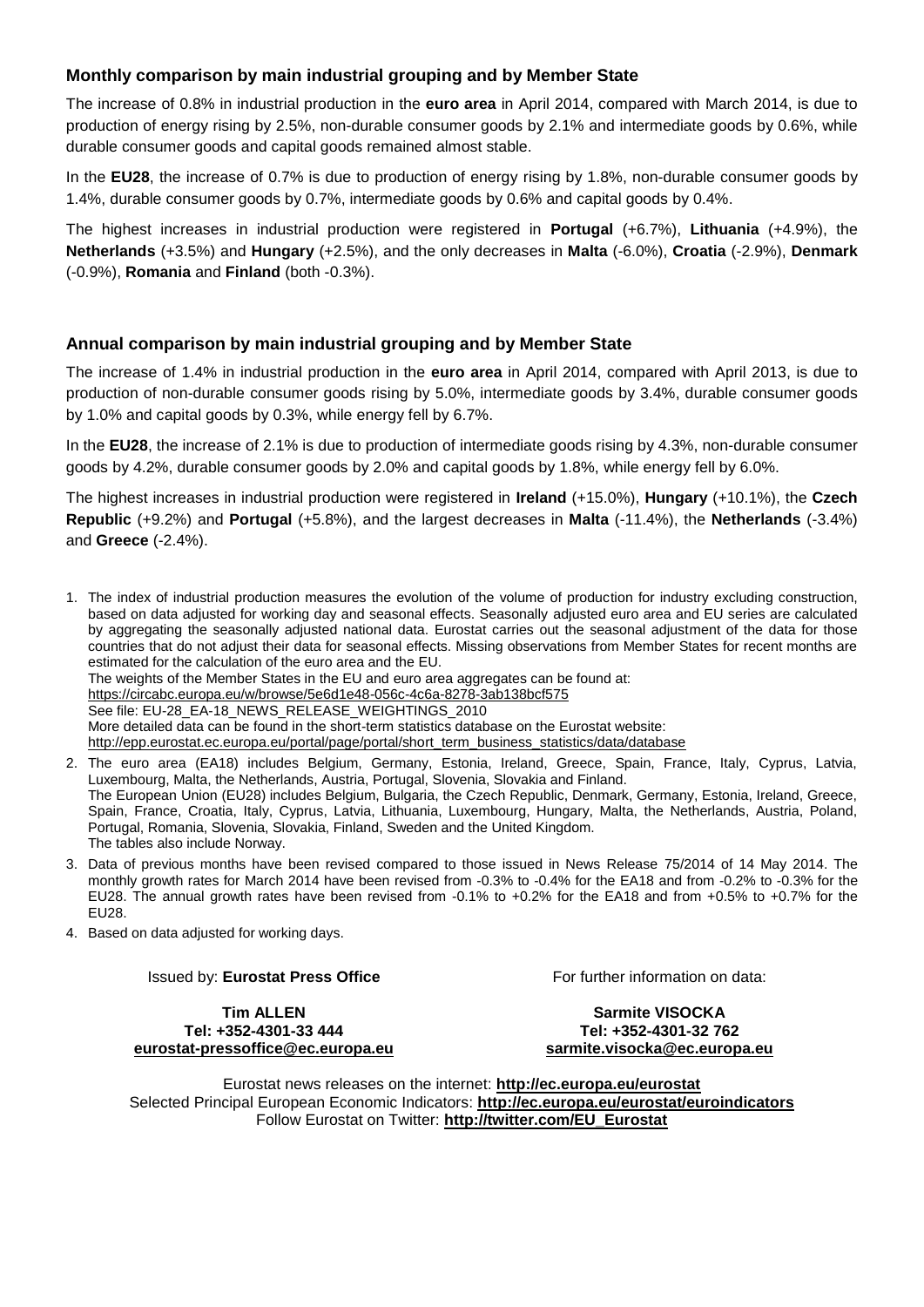## **Industrial production**

% change compared with previous month\*

|                            | <b>Nov-13</b> | Dec-13 | $Jan-14$ | Feb-14 | Mar-14 | Apr-14 |  |
|----------------------------|---------------|--------|----------|--------|--------|--------|--|
| <b>EA18</b>                |               |        |          |        |        |        |  |
| Total industry             | 1.4           | $-0.3$ | 0.1      | 0.1    | $-0.4$ | 0.8    |  |
| Intermediate goods         | 0.6           | 0.5    | 0.5      | 0.4    | $-0.6$ | 0.6    |  |
| Energy                     | 2.5           | $-2.9$ | $-1.8$   | $-1.9$ | $-0.2$ | 2.5    |  |
| Capital goods              | 2.2           | $-0.6$ | 0.5      | 0.0    | $-0.6$ | $-0.1$ |  |
| Durable consumer goods     | 1.7           | 0.8    | $-0.1$   | 1.4    | 0.0    | 0.1    |  |
| Non-durable consumer goods | 0.3           | 0.0    | 0.1      | 0.9    | $-0.6$ | 2.1    |  |
| <b>EU28</b>                |               |        |          |        |        |        |  |
| Total industry             | 1.1           | $-0.4$ | 0.2      | 0.2    | $-0.3$ | 0.7    |  |
| Intermediate goods         | 0.5           | 0.4    | 0.9      | 0.2    | $-0.4$ | 0.6    |  |
| Energy                     | 1.9           | $-2.4$ | $-1.4$   | $-1.6$ | $-0.2$ | 1.8    |  |
| Capital goods              | 1.9           | $-0.8$ | 0.7      | 0.2    | $-0.4$ | 0.4    |  |
| Durable consumer goods     | 1.4           | 0.1    | 1.3      | 1.1    | $-0.4$ | 0.7    |  |
| Non-durable consumer goods | 0.2           | 0.1    | $-0.4$   | 1.2    | $-0.1$ | 1.4    |  |

| <b>Total industry</b> | <b>Nov-13</b> | <b>Dec-13</b> | <b>Jan-14</b> | Feb-14 | Mar-14 | Apr-14 |
|-----------------------|---------------|---------------|---------------|--------|--------|--------|
| <b>EA18</b>           | 1.4           | $-0.3$        | 0.1           | 0.1    | $-0.4$ | 0.8    |
| <b>EU28</b>           | 1.1           | $-0.4$        | 0.2           | 0.2    | $-0.3$ | 0.7    |
| <b>Belgium</b>        | 1.4           | $-0.4$        | $-0.5$        | 0.0    | $-1.1$ |        |
| <b>Bulgaria</b>       | $-0.1$        | $-0.2$        | 1.8           | $-0.1$ | $-1.5$ | $1.4$  |
| <b>Czech Republic</b> | 0.3           | 0.7           | $-0.2$        | 1.5    | 0.4    | $1.1$  |
| <b>Denmark</b>        | $-3.1$        | $-1.9$        | 0.2           | 0.6    | 3.3    | $-0.9$ |
| Germany               | 1.9           | $-0.1$        | 0.2           | 0.3    | $-0.4$ | 0.4    |
| <b>Estonia</b>        | $-0.7$        | $-4.2$        | 4.0           | $-1.8$ | 2.1    | 2.2    |
| Ireland               | 3.6           | $-2.2$        | $-1.2$        | 5.5    | 5.1    | 2.1    |
| Greece                | $-1.6$        | 2.4           | $-0.2$        | $-0.1$ | $-1.7$ | 0.9    |
| Spain                 | 1.0           | 0.2           | 0.1           | 0.7    | $-0.5$ | 1.7    |
| <b>France</b>         | 1.4           | $-0.3$        | $-0.6$        | 0.2    | $-0.4$ | 0.1    |
| Croatia               | 3.1           | $-2.7$        | 5.5           | $-2.8$ | 1.3    | $-2.9$ |
| <b>Italy</b>          | 0.1           | $-0.8$        | 1.1           | $-0.4$ | $-0.4$ | 0.7    |
| <b>Cyprus</b>         | $-4.4$        | 3.6           | 0.0           | 0.9    | $-0.7$ |        |
| Latvia                | $-0.4$        | $-1.4$        | $-2.8$        | 1.1    | 0.2    | 2.1    |
| Lithuania             | $-5.0$        | $-1.4$        | $-2.6$        | 2.3    | $-3.5$ | 4.9    |
| Luxembourg            | 1.8           | 4.5           | $-5.3$        | 3.4    | $-3.3$ |        |
| <b>Hungary</b>        | $-0.1$        | $-1.4$        | 3.2           | 1.5    | 0.4    | 2.5    |
| <b>Malta</b>          | 2.7           | $-1.5$        | $-3.9$        | 4.6    | 0.8    | $-6.0$ |
| <b>Netherlands</b>    | 3.4           | $-2.2$        | $-1.8$        | $-1.6$ | $-0.7$ | 3.5    |
| <b>Austria</b>        | $-0.5$        | 0.7           | 3.6           | $-1.6$ | $-2.2$ |        |
| Poland                | 1.5           | $-2.5$        | 2.4           | $-1.0$ | 0.4    | 0.9    |
| Portugal              | 1.9           | $-1.4$        | 0.5           | $-0.4$ | $-4.1$ | 6.7    |
| Romania               | $-0.7$        | $-0.6$        | 3.2           | $-0.8$ | 1.2    | $-0.3$ |
| Slovenia              | $-0.2$        | 2.7           | $-1.2$        | $-0.5$ | 2.0    | 0.3    |
| Slovakia              | 1.6           | $-1.1$        | 1.3           | 0.6    | 0.0    | 0.6    |
| Finland               | 0.1           | $-0.3$        | $-3.5$        | 0.1    | 1.0    | $-0.3$ |
| <b>Sweden</b>         | 4.8           | $-0.9$        | $-0.2$        | 1.3    | $-2.2$ | 1.5    |
| <b>United Kingdom</b> | $-0.1$        | 0.3           | $-0.2$        | 0.9    | 0.1    | 0.4    |
| <b>Norway</b>         | 1.8           | 0.6           | 1.2           | 0.8    | 2.3    | $-0.2$ |

\* Working day and seasonally adjusted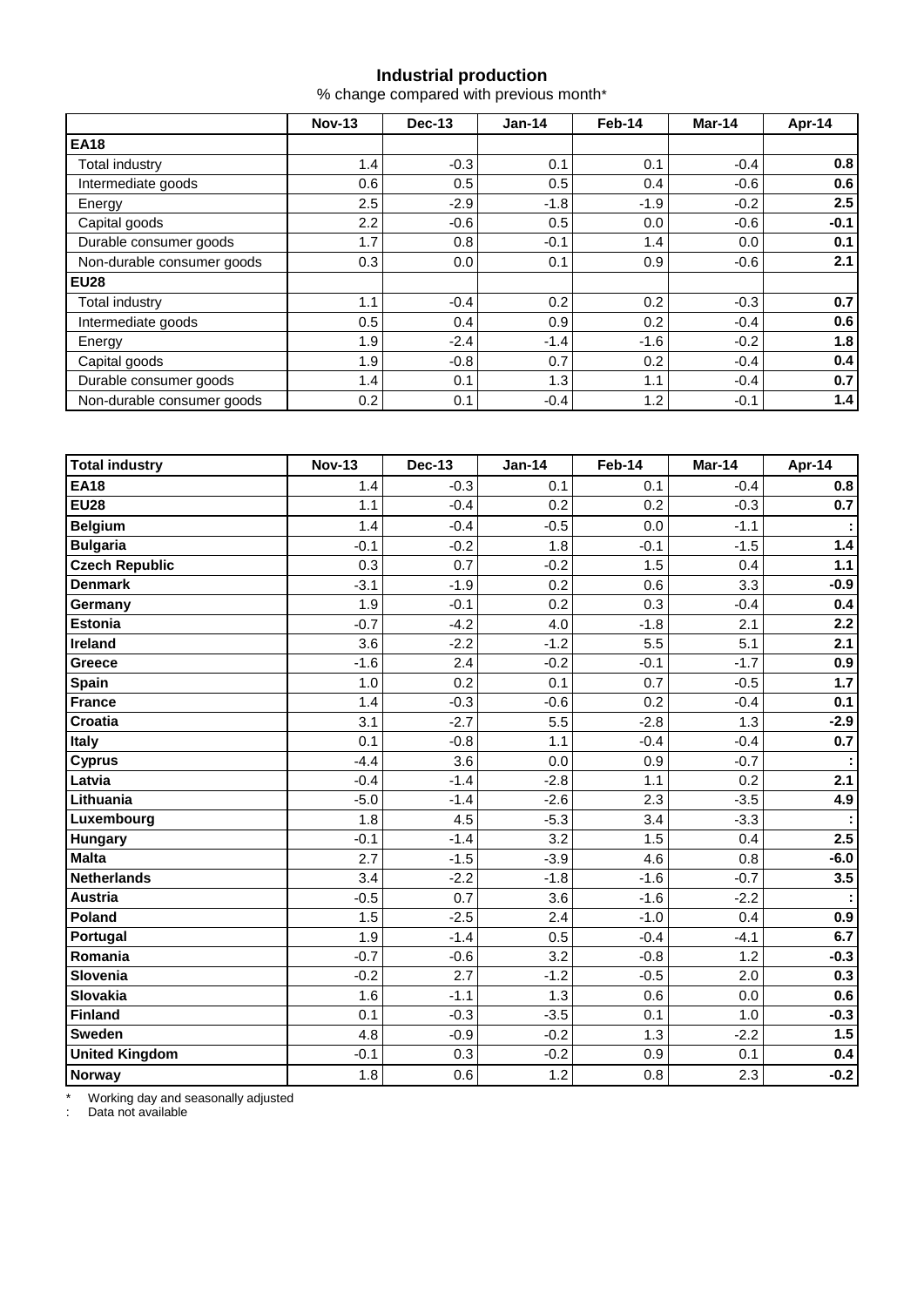#### **Industrial production**

% change compared with same month of the previous year\*

|                            | <b>Nov-13</b>    | Dec-13 | $Jan-14$ | Feb-14 | Mar-14  | Apr-14 |  |
|----------------------------|------------------|--------|----------|--------|---------|--------|--|
| <b>EA18</b>                |                  |        |          |        |         |        |  |
| Total industry             | 2.8              | 1.4    | 1.7      | 1.8    | 0.2     | 1.4    |  |
| Intermediate goods         | 3.0              | 3.2    | 3.4      | 3.9    | 2.8     | 3.4    |  |
| Energy                     | 0.3              | $-1.5$ | $-5.6$   | $-9.1$ | $-12.2$ | $-6.7$ |  |
| Capital goods              | 4.3              | 2.2    | 5.3      | 4.1    | 2.5     | 0.3    |  |
| Durable consumer goods     | $-1.4$           | $-1.6$ | $-0.2$   | 0.6    | $-0.8$  | 1.0    |  |
| Non-durable consumer goods | 2.2              | 0.2    | 0.0      | 3.2    | 1.9     | 5.0    |  |
| <b>EU28</b>                |                  |        |          |        |         |        |  |
| <b>Total industry</b>      | 2.9              | 1.5    | 1.9      | 2.2    | 0.7     | 2.1    |  |
| Intermediate goods         | 3.4              | 3.4    | 4.5      | 4.5    | 3.4     | 4.3    |  |
| Energy                     | $-0.4$           | $-2.2$ | $-5.3$   | $-7.8$ | $-10.4$ | $-6.0$ |  |
| Capital goods              | 4.4              | 2.5    | 5.1      | 4.4    | 2.9     | 1.8    |  |
| Durable consumer goods     | $-0.4$           | $-1.3$ | 1.2      | 2.3    | $-0.3$  | 2.0    |  |
| Non-durable consumer goods | $2.2\phantom{0}$ | 1.1    | $-0.4$   | 3.1    | 2.2     | 4.2    |  |

| <b>Total industry</b> | <b>Nov-13</b> | <b>Dec-13</b> | <b>Jan-14</b> | Feb-14 | Mar-14  | Apr-14  |
|-----------------------|---------------|---------------|---------------|--------|---------|---------|
| <b>EA18</b>           | 2.8           | 1.4           | 1.7           | 1.8    | 0.2     | $1.4$   |
| <b>EU28</b>           | 2.9           | 1.5           | 1.9           | 2.2    | 0.7     | 2.1     |
| <b>Belgium</b>        | 7.4           | 0.4           | 4.7           | 9.0    | $-0.9$  |         |
| <b>Bulgaria</b>       | 4.4           | 0.0           | 2.5           | 5.9    | 3.6     | 5.0     |
| <b>Czech Republic</b> | 6.5           | 6.0           | 5.5           | 6.2    | 6.9     | 9.2     |
| <b>Denmark</b>        | $-1.4$        | $-1.2$        | $-3.5$        | 0.0    | 1.3     | $1.2$   |
| Germany               | 4.1           | 3.4           | 4.2           | 3.7    | 1.8     | $1.7$   |
| <b>Estonia</b>        | 3.0           | $-6.0$        | $-1.5$        | 0.4    | $-2.0$  | 3.9     |
| Ireland               | 4.9           | $-5.8$        | $-4.0$        | 1.8    | 6.8     | 15.0    |
| Greece                | $-5.5$        | 0.6           | 0.7           | 2.7    | $-3.1$  | $-2.4$  |
| Spain                 | 2.3           | 2.3           | 1.2           | 2.9    | 0.6     | 4.7     |
| <b>France</b>         | 1.6           | 0.5           | $-1.0$        | $-0.8$ | $-0.6$  | $-1.8$  |
| <b>Croatia</b>        | $-0.8$        | $-2.8$        | 2.1           | 1.6    | 0.7     | 0.7     |
| Italy                 | 0.9           | $-1.2$        | 1.3           | 0.4    | $-0.1$  | 1.6     |
| <b>Cyprus</b>         | $-13.8$       | $-7.7$        | $-5.8$        | $-1.6$ | $-1.7$  |         |
| Latvia                | 0.5           | $-4.0$        | $-5.3$        | $-1.4$ | $-1.6$  | $1.3$   |
| Lithuania             | $-2.3$        | $-4.8$        | $-7.6$        | $-2.2$ | $-10.1$ | $-0.1$  |
| Luxembourg            | 6.5           | 9.4           | 4.9           | 10.0   | 6.3     |         |
| <b>Hungary</b>        | 6.1           | 4.4           | 6.4           | 8.3    | 8.1     | 10.1    |
| <b>Malta</b>          | $-8.9$        | $-8.0$        | $-15.1$       | $-2.7$ | $-4.5$  | $-11.4$ |
| Netherlands           | 2.2           | $-0.6$        | $-4.6$        | $-7.1$ | $-9.8$  | $-3.4$  |
| <b>Austria</b>        | $-0.3$        | 0.5           | 5.2           | 4.2    | 0.6     |         |
| Poland                | 7.6           | 4.4           | 6.5           | 5.3    | 5.5     | 5.5     |
| Portugal              | 3.6           | 4.8           | 4.5           | 3.3    | $-0.5$  | 5.8     |
| Romania               | 9.4           | 8.4           | 10.5          | 9.6    | 9.8     | 3.2     |
| Slovenia              | 0.9           | 4.5           | 1.8           | $-1.1$ | 4.3     | 3.0     |
| Slovakia              | 12.9          | 12.7          | 8.1           | 9.0    | 5.9     | 5.1     |
| Finland               | $-1.2$        | $-2.3$        | $-7.2$        | $-5.2$ | $-4.9$  | $-2.2$  |
| <b>Sweden</b>         | $-0.3$        | $-2.7$        | $-0.7$        | 1.2    | $-3.5$  | 0.4     |
| <b>United Kingdom</b> | 2.0           | 1.5           | 1.8           | 2.3    | 1.1     | 3.9     |
| Norway                | $-2.4$        | $-2.2$        | 2.6           | 5.1    | 7.0     | 3.2     |

\* Working day adjusted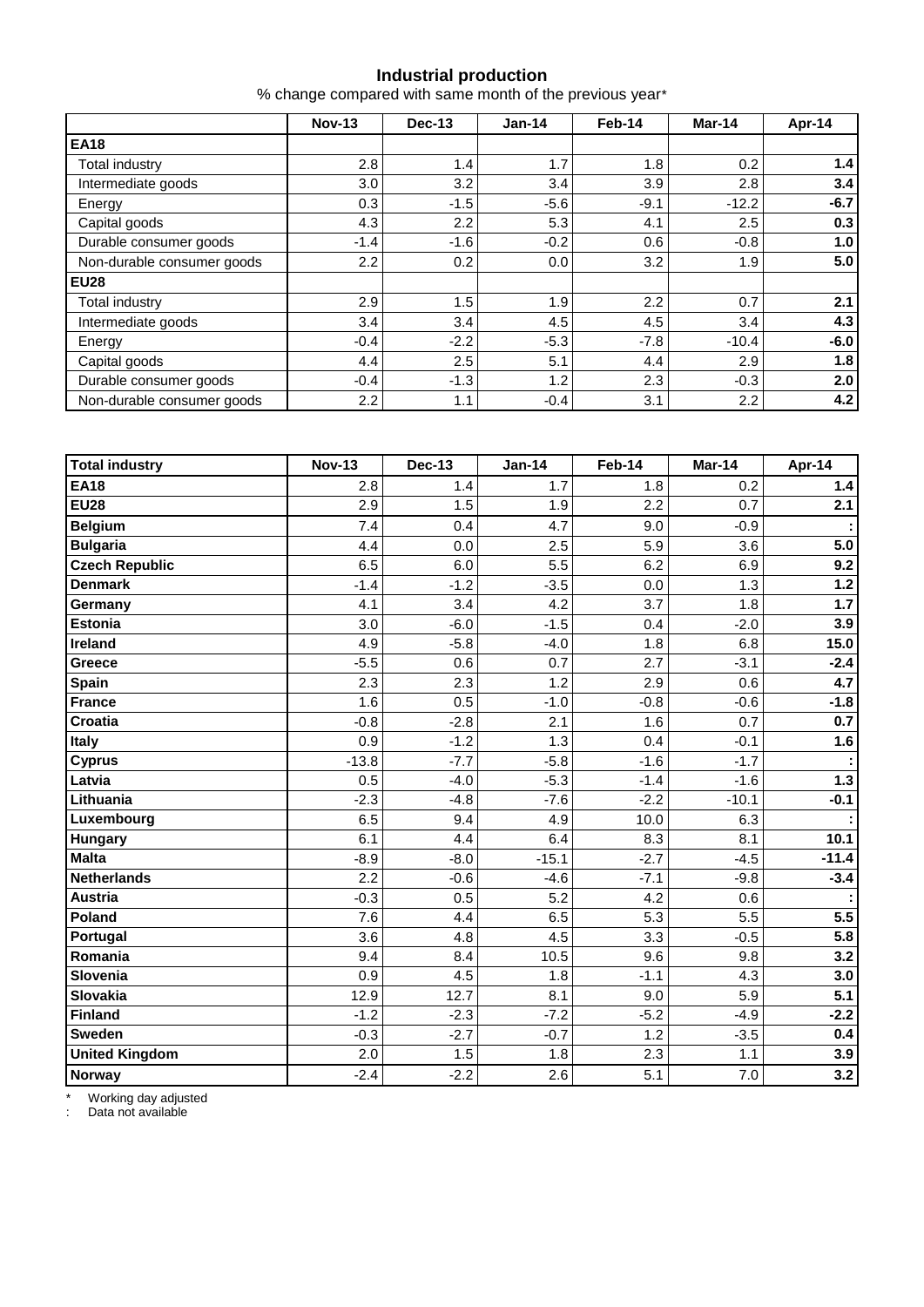# **Production indices for total industry, working day and seasonally adjusted**

(base year 2010)

|                       | 04/13 | 05/13 | 06/13 | 07/13 | 08/13 | 09/13 | 10/13 | 11/13 | 12/13 | 01/14 | 02/14 | 03/14 | 04/14 |
|-----------------------|-------|-------|-------|-------|-------|-------|-------|-------|-------|-------|-------|-------|-------|
| <b>EA18</b>           | 100.3 | 99.8  | 100.5 | 99.7  | 100.5 | 100.5 | 100.0 | 101.3 | 101.0 | 101.1 | 101.2 | 100.8 | 101.6 |
| <b>EU28</b>           | 100.4 | 99.8  | 100.6 | 100.3 | 100.7 | 100.8 | 100.5 | 101.7 | 101.3 | 101.5 | 101.7 | 101.5 | 102.2 |
| <b>Belgium</b>        | 99.5  | 101.6 | 102.2 | 103.4 | 101.3 | 101.8 | 103.4 | 104.8 | 104.4 | 103.8 | 103.8 | 102.6 |       |
| <b>Bulgaria</b>       | 104.7 | 101.3 | 103.5 | 105.5 | 107.0 | 107.5 | 108.1 | 108.0 | 107.8 | 109.8 | 109.7 | 108.1 | 109.6 |
| <b>Czech Republic</b> | 102.3 | 103.7 | 103.2 | 104.1 | 107.3 | 105.6 | 107.5 | 107.8 | 108.6 | 108.3 | 109.9 | 110.4 | 111.6 |
| <b>Denmark</b>        | 103.5 | 101.4 | 102.1 | 104.6 | 101.5 | 103.8 | 105.9 | 102.6 | 100.7 | 100.9 | 101.5 | 104.8 | 103.9 |
| Germany               | 106.8 | 105.0 | 107.2 | 105.9 | 107.6 | 107.1 | 106.3 | 108.3 | 108.2 | 108.4 | 108.7 | 108.3 | 108.7 |
| <b>Estonia</b>        | 122.8 | 125.8 | 125.6 | 128.2 | 124.4 | 124.9 | 125.8 | 124.9 | 119.6 | 124.4 | 122.2 | 124.8 | 127.6 |
| Ireland               | 96.8  | 96.1  | 104.9 | 97.0  | 96.1  | 99.1  | 94.5  | 97.9  | 95.8  | 94.6  | 99.8  | 104.8 | 107.0 |
| Greece                | 87.2  | 85.1  | 87.3  | 85.2  | 86.1  | 85.7  | 85.2  | 83.9  | 85.9  | 85.7  | 85.7  | 84.2  | 85.0  |
| Spain                 | 89.0  | 89.6  | 89.9  | 89.7  | 90.3  | 90.7  | 89.9  | 90.8  | 91.0  | 91.1  | 91.7  | 91.2  | 92.8  |
| <b>France</b>         | 100.3 | 99.6  | 98.4  | 97.8  | 98.5  | 98.0  | 97.7  | 99.1  | 98.8  | 98.2  | 98.4  | 98.0  | 98.1  |
| Croatia               | 92.4  | 90.2  | 91.7  | 91.2  | 92.1  | 89.3  | 90.6  | 93.4  | 90.9  | 95.9  | 93.2  | 94.4  | 91.7  |
| <b>Italy</b>          | 91.0  | 91.4  | 91.9  | 91.4  | 91.1  | 91.4  | 92.1  | 92.2  | 91.5  | 92.5  | 92.1  | 91.7  | 92.3  |
| <b>Cyprus</b>         | 74.9  | 72.4  | 72.7  | 72.6  | 81.1  | 71.2  | 71.5  | 68.4  | 70.8  | 70.8  | 71.4  | 71.0  |       |
| Latvia                | 112.4 | 115.0 | 114.5 | 116.6 | 114.7 | 114.9 | 115.4 | 115.0 | 113.4 | 110.1 | 111.3 | 111.6 | 113.9 |
| Lithuania             | 113.3 | 107.2 | 108.5 | 111.7 | 115.5 | 113.8 | 120.5 | 114.5 | 112.9 | 110.0 | 112.5 | 108.6 | 113.9 |
| Luxembourg            | 91.3  | 92.5  | 91.7  | 94.6  | 96.6  | 96.9  | 97.2  | 99.0  | 103.5 | 98.0  | 101.4 | 98.0  |       |
| Hungary               | 104.5 | 103.7 | 105.2 | 106.1 | 106.4 | 108.3 | 108.1 | 108.0 | 106.5 | 109.9 | 111.5 | 112.0 | 114.8 |
| <b>Malta</b>          | 102.2 | 101.8 | 99.8  | 93.8  | 99.9  | 101.6 | 94.4  | 97.0  | 95.6  | 91.8  | 96.1  | 96.8  | 91.0  |
| <b>Netherlands</b>    | 100.4 | 101.4 | 97.5  | 96.4  | 98.8  | 99.6  | 96.7  | 100.0 | 97.8  | 96.0  | 94.5  | 93.8  | 97.1  |
| Austria               | 108.2 | 107.5 | 106.4 | 107.5 | 107.5 | 107.4 | 107.5 | 107.0 | 107.8 | 111.7 | 109.9 | 107.5 |       |
| Poland                | 109.0 | 109.9 | 111.0 | 112.3 | 112.5 | 112.3 | 113.0 | 114.7 | 111.8 | 114.5 | 113.4 | 113.9 | 114.9 |
| Portugal              | 92.9  | 94.0  | 93.8  | 91.0  | 94.8  | 94.6  | 94.3  | 96.1  | 94.8  | 95.3  | 94.9  | 91.0  | 97.1  |
| Romania               | 119.6 | 113.9 | 115.1 | 120.6 | 118.5 | 121.2 | 124.4 | 123.5 | 122.7 | 126.6 | 125.6 | 127.1 | 126.7 |
| Slovenia              | 99.5  | 98.3  | 99.5  | 98.9  | 99.1  | 98.7  | 99.3  | 99.1  | 101.8 | 100.6 | 100.1 | 102.1 | 102.4 |
| Slovakia              | 117.8 | 118.2 | 119.2 | 119.2 | 120.2 | 121.0 | 121.6 | 123.5 | 122.2 | 123.8 | 124.5 | 124.5 | 125.2 |
| <b>Finland</b>        | 94.4  | 96.0  | 94.8  | 96.4  | 96.1  | 95.8  | 95.7  | 95.8  | 95.5  | 92.2  | 92.3  | 93.2  | 92.9  |
| <b>Sweden</b>         | 96.8  | 92.7  | 95.4  | 98.3  | 94.7  | 95.0  | 93.2  | 97.7  | 96.8  | 96.6  | 97.9  | 95.7  | 97.1  |
| <b>United Kingdom</b> | 95.4  | 95.4  | 96.6  | 96.7  | 95.8  | 96.8  | 96.8  | 96.7  | 97.1  | 96.9  | 97.8  | 97.9  | 98.2  |
| Norway                | 94.4  | 95.2  | 95.4  | 98.4  | 94.1  | 93.7  | 91.3  | 92.9  | 93.5  | 94.6  | 95.4  | 97.6  | 97.4  |